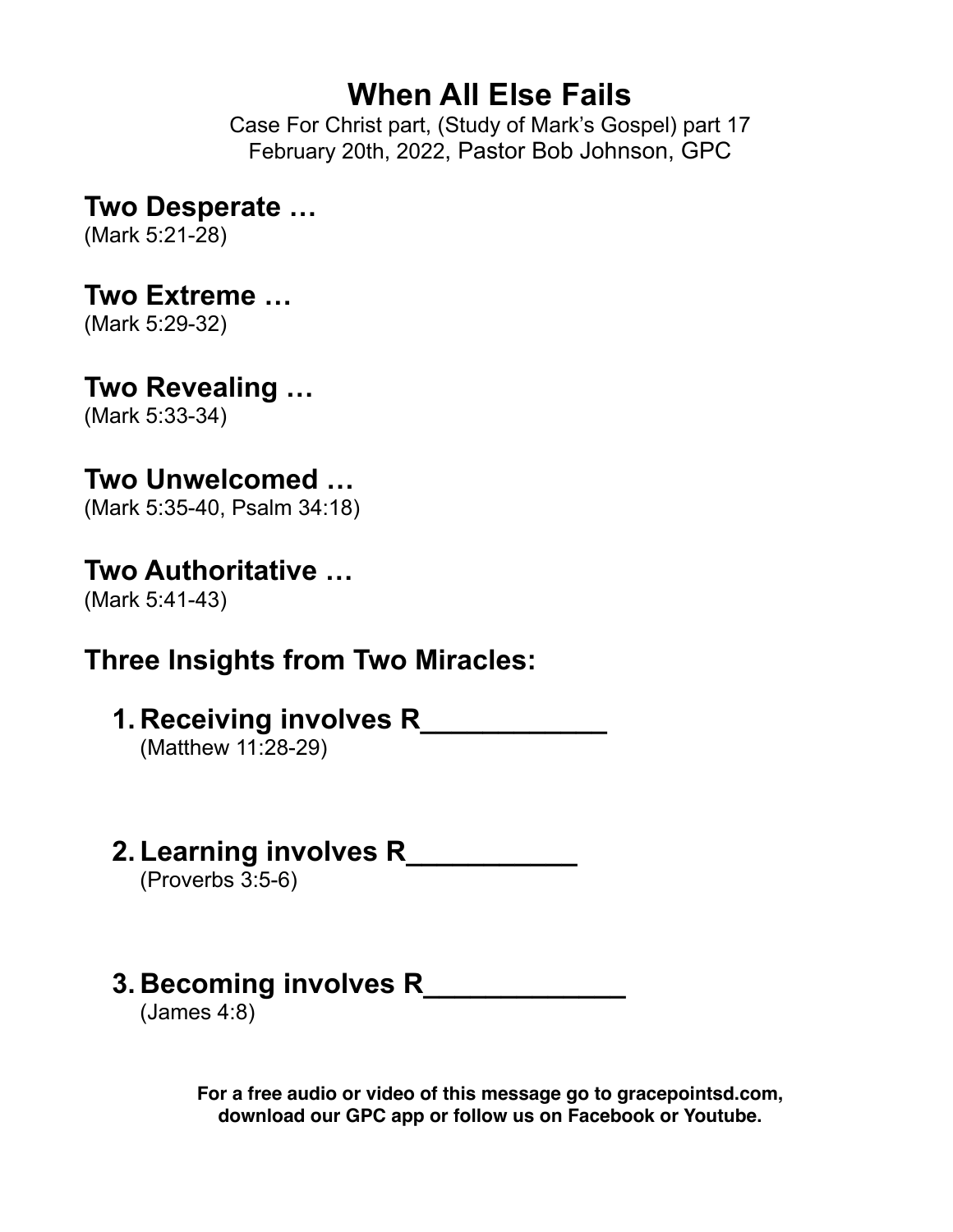#### **This Week's Discussion Guide**

Welcome to our sixth week of our 12 week study and discussion based on our current Sunday series at GPC called, "Case For Christ".

In this series, we are slowly unpacking the Gospel of Mark. Each week we will read and reflect on a passage from Mark's gospel and discuss ways we can apply what we reflect on to our daily lives.

It is our prayer at GPC for our Sundays and small groups to provide the encouragement we all need to support each other as we desire to grow closer to God and build friendships as part of our vision at GPC to raise up committed Christ followers in a healthy church community.

#### **Getting Started:**

Each week, we typically start out with a few fun questions to get us warmed up :).

In Mark 5, Jesus found himself in the middle of a large crowd where he ministered to several people. Speaking of large crowds, what is one or two of the largest crowds you were part of?

Did anything happen while in the crowd that surprised you or made you uncomfortable?

In Mark 5:21-43, we read about Jairus asking Jesus to come to his house to heal his daughter. After Jesus agreed to go with him, he stopped along the way to minister to a woman in need.

Jairus is not the only one that is forced to wait for something or someone! When was there a time you found yourself with an opportunity to practice patience? How did you do?

What are some ways we can practically grow in being more patient?

In both stories we looked at in Mark 5, both the bleeding woman and the concerned dad were willing to risk certain things in approaching Jesus. The woman was risking getting in trouble with the crowd and Jewish officials and Jairus was risking losing his job and his social standing.

What has your walk with Jesus cost you as you have desired to get closer to God and respond more consistently to God's promptings? What might your faith cost you in the future?

Both individuals we read about waited until they had no other options before they sought to get help from Jesus. They are not alone in trying other ways to resolve issues before requesting God's help! Why do we (or other people) go to others first or wait so long at times before asking for God's help? What can help us go to God sooner for the needs in our lives?

When have you, like the woman and man we read about, come to God for a specific need or prayer request? Are you still praying for the need or has it been met?